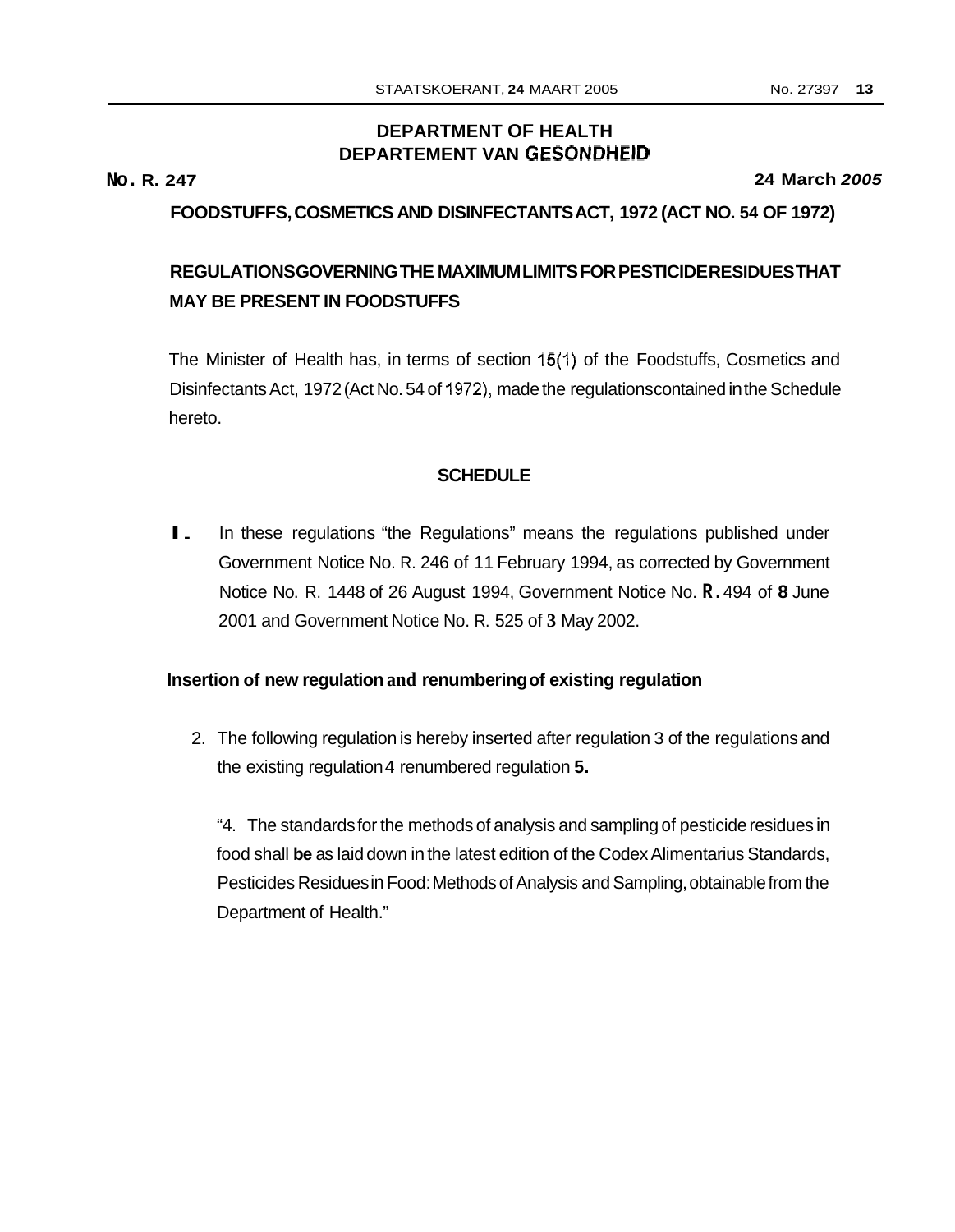# **Amendment of the Annex of the Regulations**

- 3 . The Annex of the Regulations **is** hereby amended by .
	- (1) the insertion of the following particulars in the correct alphabetical order:

|                                                                                  | $\mathbf{H}$          | Ш            |
|----------------------------------------------------------------------------------|-----------------------|--------------|
| <b>Chemical Substance</b>                                                        | Foodstuff             | MRL (mg/kg)  |
| Acetamiprid                                                                      | Cotton seed           | 0.02         |
|                                                                                  | Tomatoes              | 0.20         |
| Alpha-cypermethrin (alpha-<br>cypermethrin. sum of isomers)                      | Wheat                 | 0.02         |
| Beta-cyfluthrin                                                                  | Canola                | 0.01         |
| Carbendazim (carbendazim)                                                        | Avocadoes<br>Potatoes | 0.01<br>0.05 |
| Carbofuran (carbofuran and 3-<br>hydroxy-carbofuran,<br>expressed as carbofuran) | Maize                 | 0.20'        |
| Ethoprophos (ethoprophos)                                                        | Citrus                | 0.05         |
| Fipronil (fipronil - fat                                                         | Citrus                | 0.05         |
| soluble).                                                                        | Mangoes               | 0.05         |
| Florasulam                                                                       | Wheat                 | 0.01         |
| Flumetsulam                                                                      | Wheat                 | 0.05         |
| Flusilazole (flusilazole)                                                        | Apples                | 0.10'        |
|                                                                                  |                       | 0.10         |
| Flutriafol                                                                       |                       | 0.05         |
| Imidacloprid                                                                     | Grapes                | 0.05         |
| $Indoxacarb$                                                                     | Apples                | 1.00         |
|                                                                                  | Pears                 | 1.00         |
| Iodosulforon                                                                     | Barley                | 0.05         |
|                                                                                  | Wheat                 | 0.05         |
| Lufenuron                                                                        | Tamatoes              | 0.02         |
| Mesotrione                                                                       | Maize                 | 0.01         |
| Methamidophos<br>[methamidophos)                                                 |                       | 0.05         |

I Carbofuran: The MRL for maize was 0.1 mg/kg

<sup>2</sup> Flusilazole: The MRL for apples and pears was 0.05 mg/kg. The agricultural practice changed in that a higher dose rate is recommended for the control of diseases in these crops